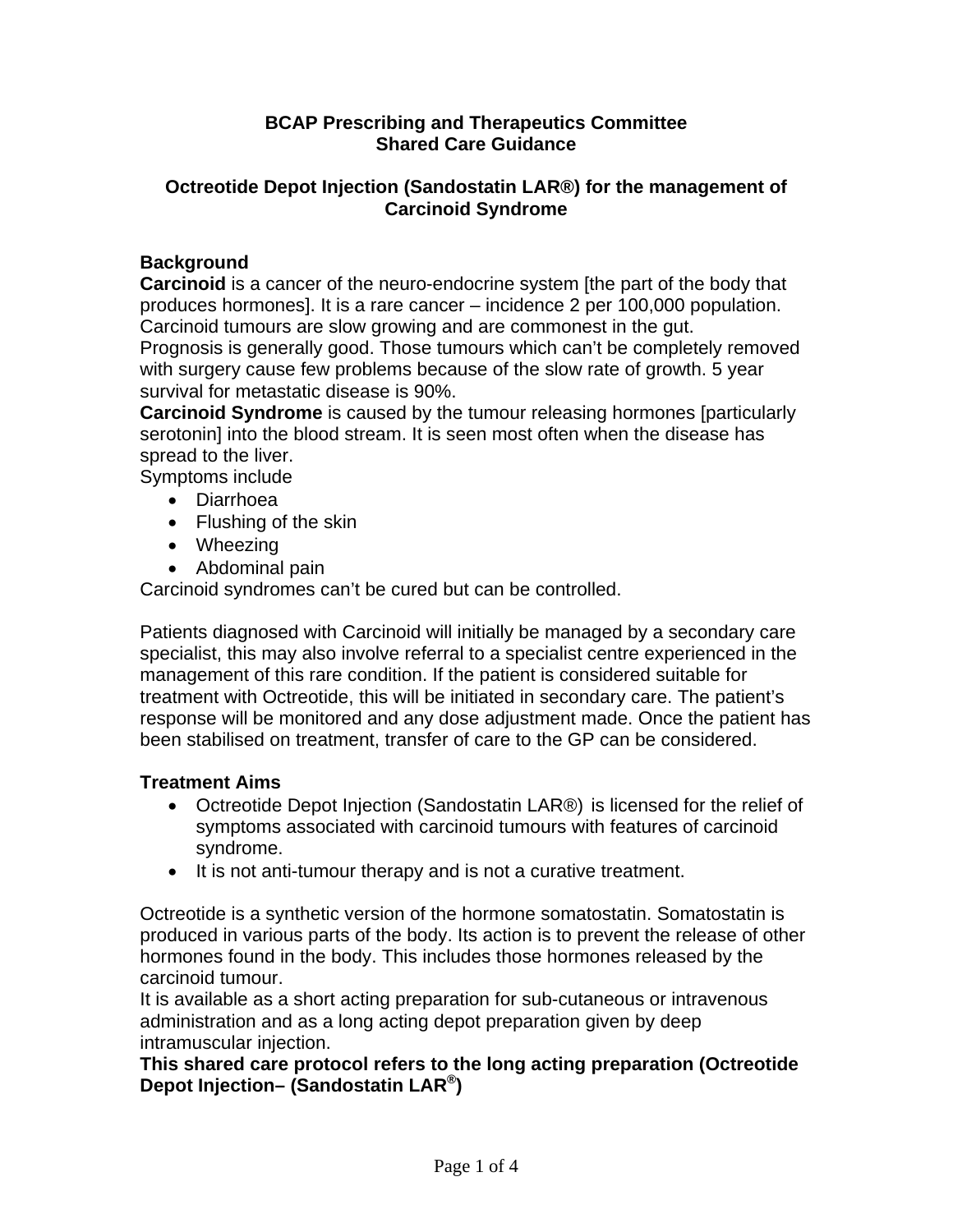Patients who respond to Octreotide experience a marked reduction in symptoms associated with carcinoid syndrome, diarrhoea, skin flushing, wheezing and pain. Carcinoid tumours are slow growing and as such patients can be maintained on treatment for symptom management for some time. Although patients should be reviewed by their secondary care specialist if changes in their condition should occur, it would seem appropriate that the ongoing care of these patients is by their GP. This avoids unnecessary appointments at the hospital often just to get further supplies of medication.

### **Treatment Schedule**

The patient will first be treated with short acting octreotide to assess efficacy. If efficacious, therapy is switched to Octreotide Depot 20mg every 28 days (given by deep im injection).Response is assessed after 3 months of treatment. If symptoms are well controlled the dose may be reduced to 10mg every 28 days. If poorly controlled the dose may be increased to 30mg every 28 days. The patient should not be considered for transfer to the care of the GP until stabilised on an appropriate dose. The patient should be reviewed by their secondary care specialist every 6 months and by their GP every 3 months or as deemed appropriate by the GP.

The required dose (the GP will be informed of the dose to be prescribed) is administered by intramuscular injection every 28 days.

- Octreotide LAR must only be given by intramuscular injection into the gluteal muscle [It is recommended to alternate sites]. If a blood vessel is penetrated another injection site should be selected.
- No dose adjustments are needed for renal or liver impairment or in elderly patients.
- Treatment should be continued for as long as the patients is responding (-getting relief of symptoms of carcinoid syndrome)
- The patient should be referred back to their Oncologist at the hospital if the GP considers that the dose may require adjustment or if the patient is experiencing unacceptable side effects.
- Octreotide LAR must be reconstituted before administration, follow manufacturers instructions contained in each pack.
- Octreotide LAR injection must be store in a fridge.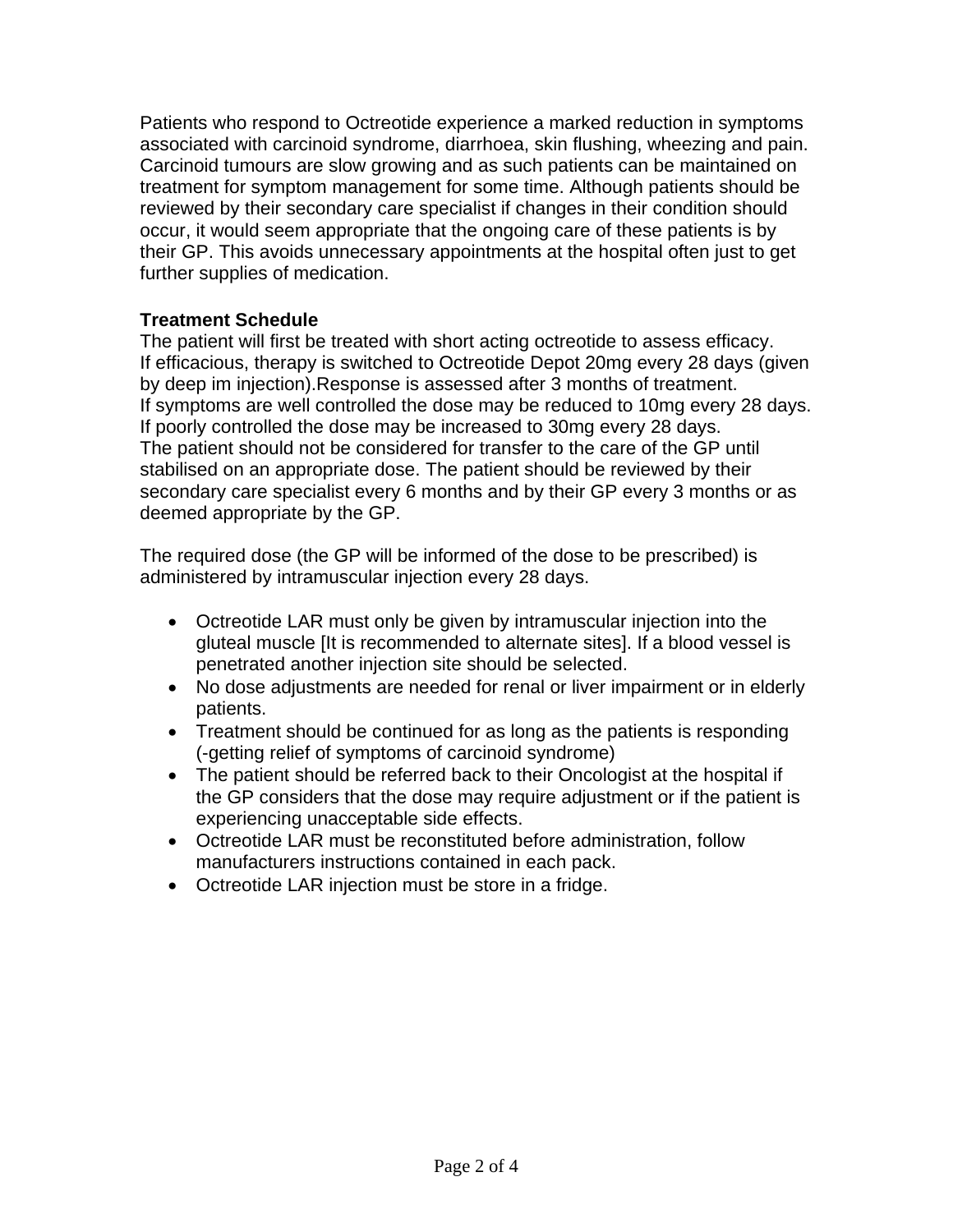# **Monitoring**

- Monitor patient for symptoms relating to carcinoid syndrome [see above] recurrence of symptoms may require dose adjustment.
- Diabetic patient As insulin secretion can also be affected by octreotide monitor blood glucose levels and adjust anti-diabetic treatment as necessary.
- Octreotide can increase the risk of gall stones. If gall stones suspected refer to patient to an appropriate specialist.

### **Side Effects (See BNF or SPC)**

- Gallstones. If suspected refer to appropriate specialist
- Gastrointestinal effects Diarrhoea, abdominal pain, nausea, vomiting, flatulence and steatorrhoea. These are usually mild and diminish with time
- Local effects Pain, redness, stinging or burning at the injection site.
- Impaired glucose tolerance.

### **Drug Interactions**

- Octreotide delays the absorption of Cimetidine
- The SPC advises caution when administering to patients also receiving digoxin, warfarin or carbamazepine as blood levels of these drugs may be increased. Check blood levels and monitor INR as necessary.

### **Cautions and Special Recommendations**

• Experience with octreotide in pregnant or nursing women is not available

### **Advice to the patient**

- Diabetic patients should be warned of the possibility of effects on their blood sugar levels
- Patients should be advised of the need to store the injection in a fridge.
- To contact the GP if they feel their symptoms of carcinoid syndrome are getting worse
- To contact the GP if they feel they are suffering from any side effect they think may be related to the Octreotide injection.